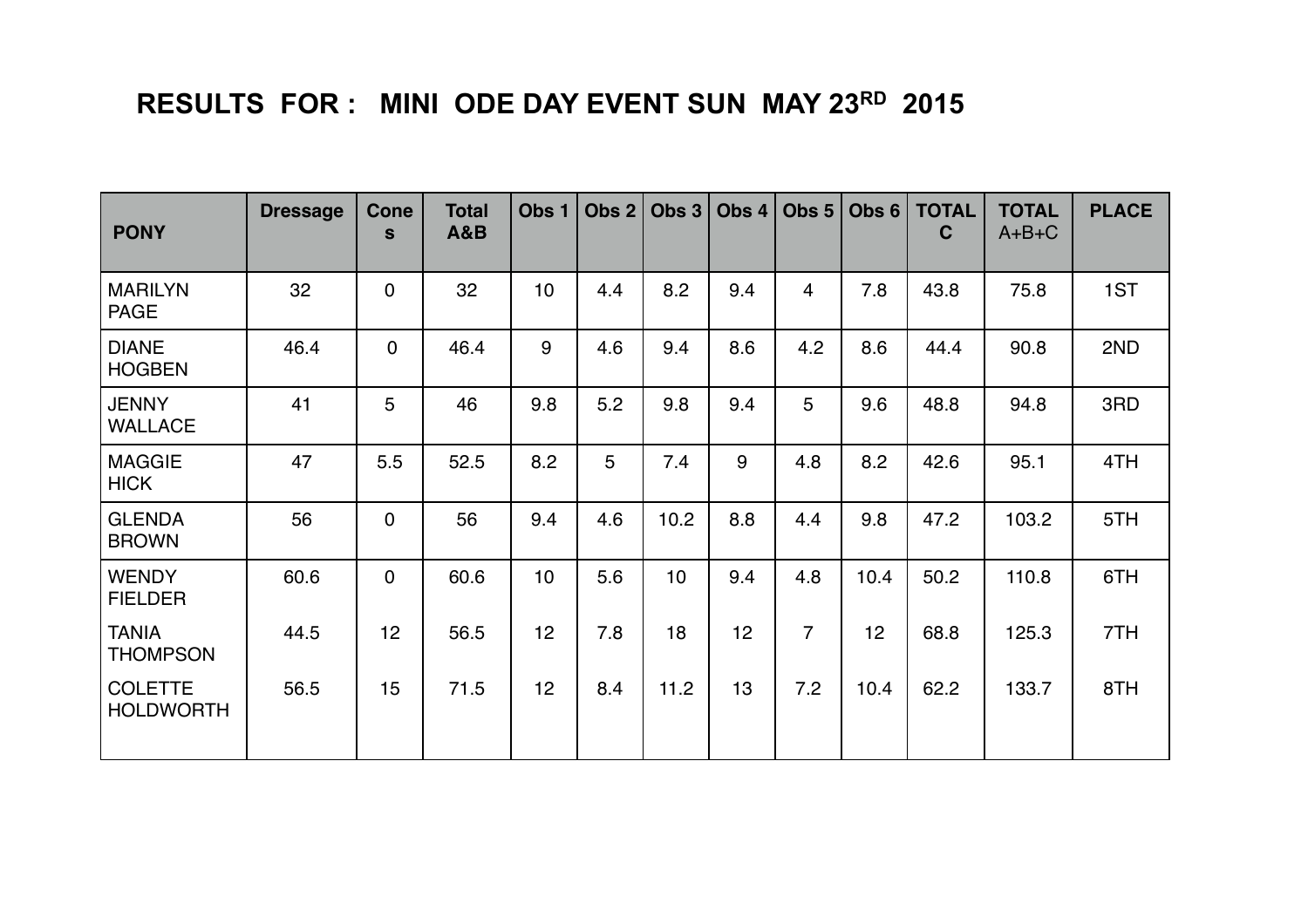| <b>HORSE</b>                    | <b>Dressage</b> | <b>Cones</b> | <b>Total</b><br>A &<br>B | Obs 1 | Obs $2 $ | Obs $3$ | Obs $4$ | <b>Obs</b><br>5 | <b>Obs</b><br>6 | <b>TOTAL</b><br>C | <b>TOTAL</b><br>A,B,C | <b>PLACE</b>    |
|---------------------------------|-----------------|--------------|--------------------------|-------|----------|---------|---------|-----------------|-----------------|-------------------|-----------------------|-----------------|
| <b>ISOBEL</b><br><b>STANDEN</b> | 41.6            | 0            | 41.6                     | 9.4   | 4.4      | 11.2    | 9.6     | 4.8             | 10.6            | 50.0              | 91.6                  | 1ST             |
| <b>PENNY</b><br><b>CRAVEN</b>   | 48.5            | 4.5          | 53                       | 8.4   | 4        | 8.0     | 8.2     | 3.6             | 8.4             | 40.6              | 93.6                  | 2 <sub>ND</sub> |
| <b>SARAH</b><br><b>PERRY</b>    | 43.6            | 7.5          | 51.1                     | 9.4   | 5.2      | 9.2     | 8.8     | 5.0             | 9.0             | 46.6              | 97.7                  | 3RD             |
| <b>LYNNE</b><br><b>ANDERSON</b> | 47.5            | 4            | 51.5                     | 10.8  | 6        | 13.6    | 10.6    | 5.6             | 10.4            | 57                | 108.5                 | 4TH             |
| <b>SUSI</b><br><b>ANDERSON</b>  | 55              | 6            | 61                       | 11.4  | 6.6      | 11.2    | 11      | 5               | 12              | 57.2              | 118.2                 | 5TH             |